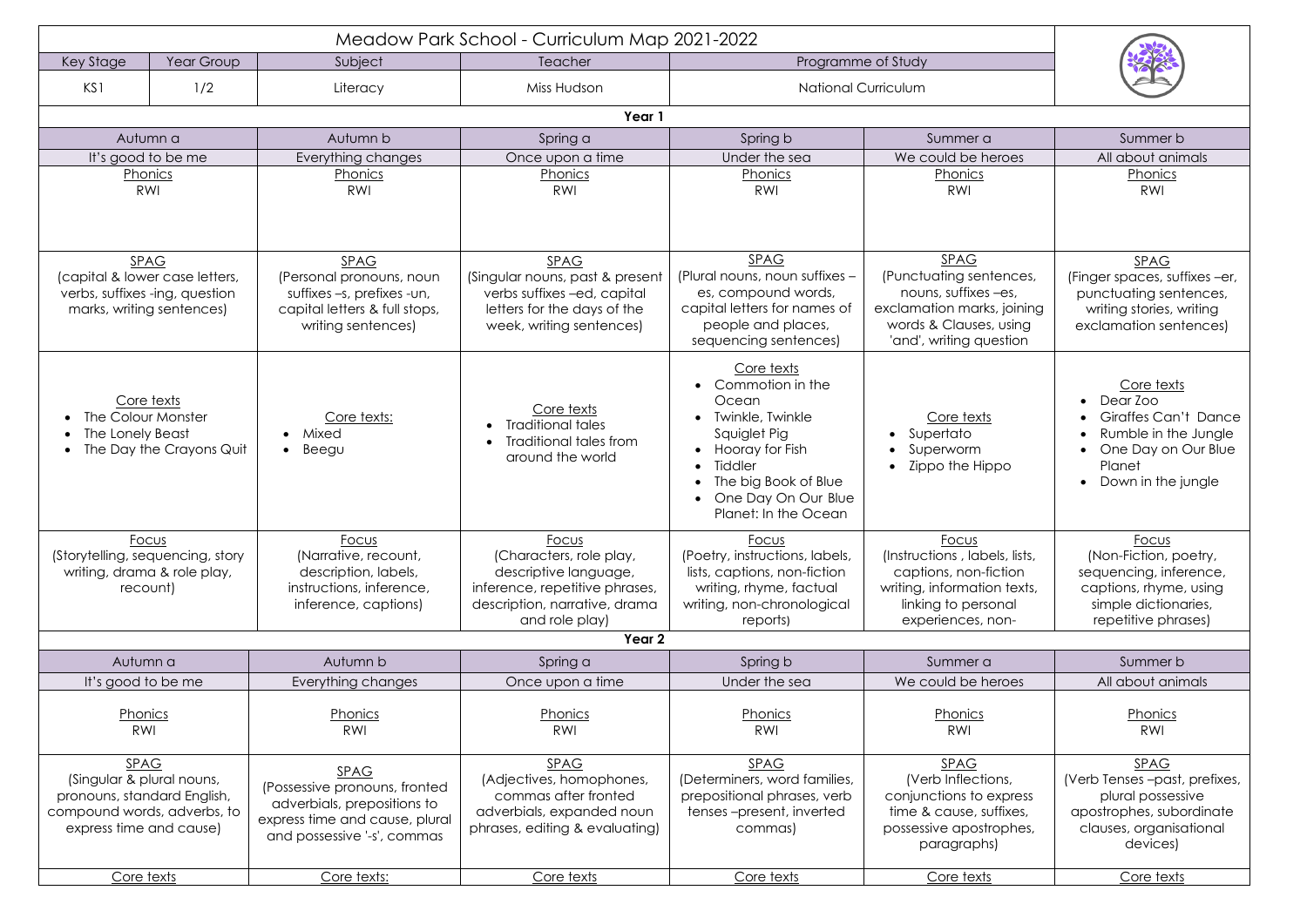| The Colour Monster<br>The Lonely Beast<br>The Day the Crayons<br>Quit                                                        | • Mixed<br>Beegu<br>A selection of Oliver<br>Jeffers books                                                            | <b>Traditional tales</b><br><b>Traditional tales from</b><br>around the world<br>• World authors                                                                                                | Commotion in the<br>Ocean<br><b>Twinkle, Twinkle</b><br>Squiglet Pig<br>Hooray for Fish<br>Tiddler<br>The big Book of Blue<br>One Day On Our Blue<br>Planet: In the Ocean | • Supertato<br>Superworm<br>Zippo the Hippo<br>• A selection of<br>biographies                                                                                                 | • Dear Zoo<br><b>Giraffes Can't Dance</b><br>Rumble in the Jungle<br>One Day on Our Blue<br>Planet<br>Down in the jungle                         |
|------------------------------------------------------------------------------------------------------------------------------|-----------------------------------------------------------------------------------------------------------------------|-------------------------------------------------------------------------------------------------------------------------------------------------------------------------------------------------|---------------------------------------------------------------------------------------------------------------------------------------------------------------------------|--------------------------------------------------------------------------------------------------------------------------------------------------------------------------------|--------------------------------------------------------------------------------------------------------------------------------------------------|
| Focus<br>(Storytelling, sequencing, story<br>writing, drama & role play,<br>recount)                                         | Focus<br>(Narrative, recount,<br>description, labels, instructions,<br>inference, inference, captions)                | Focus<br>(Characters, role play,<br>descriptive language,<br>inference, repetitive phrases,<br>description, narrative, drama,<br>linking to personal experiences<br>and role play)              | Focus<br>(Poetry, instructions, labels,<br>lists, captions, non-fiction<br>writing, rhyme, factual<br>writing, non-chronological<br>reports)                              | Focus<br>(Instructions, labels, lists,<br>captions, non-fiction<br>writing, information texts,<br>linking to personal<br>experiences, non-<br>chronological reports,<br>local) | Focus<br>(Non-fiction, poetry,<br>sequencing, inference,<br>captions, rhyme, using<br>simple dictionaries,<br>repetitive phrases)                |
| <b>Assessment Tasks</b>                                                                                                      | <b>Assessment Tasks</b>                                                                                               | <b>Assessment Tasks</b>                                                                                                                                                                         | <b>Assessment Tasks</b>                                                                                                                                                   | <b>Assessment Task</b>                                                                                                                                                         | <b>Assessment Tasks</b>                                                                                                                          |
| Chn will describe characters<br>using powerful adjectives.                                                                   | Chn will create captions to<br>summarise a story.                                                                     | Chn will identify the themes<br>and moral messages within<br>fairy tales.                                                                                                                       | Chn will perform a piece of<br>poetry that they have<br>written.                                                                                                          | Chn will relate their own<br>experiences to those within<br>a text and write a reflection<br>on this.                                                                          | Chn will perform a piece of<br>performance poetry from<br>memory.                                                                                |
| Chn will perform a piece of<br>role play.                                                                                    | Chn will identify the features of<br>a non-fiction text.                                                              | Chn will sequence a story.                                                                                                                                                                      | Chn will write a series of<br>instructions.                                                                                                                               | Chn will write a report<br>about a biography.                                                                                                                                  | Chn will use dictionaries to<br>look up a variety of words.                                                                                      |
|                                                                                                                              |                                                                                                                       |                                                                                                                                                                                                 |                                                                                                                                                                           |                                                                                                                                                                                |                                                                                                                                                  |
| Personal<br>Development/CEIAG                                                                                                | Personal<br>Development/CFIAG                                                                                         | Personal<br>Development/CEIAG                                                                                                                                                                   | Personal<br>Development/CEIAG                                                                                                                                             | Personal<br>Development/CEIAG                                                                                                                                                  | Personal<br>Development/CEIAG                                                                                                                    |
| Health & Wellbeing focus<br>Chn will discuss character<br>emotions and how they reflect<br>their own thoughts and            | Health & Wellbeing focus<br>Chn will identify character<br>journeys and how their<br>experiences impact their         | Relationships focus<br>Chn will discuss the<br>relationships between<br>characters and the impact                                                                                               | Relationships focus<br>Chn will discuss real life<br>scenarios and how<br>measurement can be used.                                                                        | Living in the wider world<br><u>focus</u><br>Chn will discuss a variety of<br>influential people and their                                                                     | Living in the wider world<br><u>focus</u><br>Chn will discuss the impact<br>of poems around the world                                            |
| feelings (PSHE/SMSC).                                                                                                        | health and wellbeing. Pupils<br>will also be invited to relate the<br>stories to their own experiences<br>(PSHE/SMSC) | this has throughout the story<br>(PSHE/SMSC).<br>Chn will be invited to reflect<br>on character actions and give<br>advice based upon what they<br>know to be moral right/wrong<br>(PSHE/SMSC). | (PSHE/SMSC)                                                                                                                                                               | impact on the wider world<br>$(SMSC)$ .<br>Chn will discuss the job roles<br>that are explored within the<br>biographies (Careers).                                            | (SMSC).<br>Chn will explore the wider<br>world, and in particular<br>different countries and<br>cultures, through the stories<br>(BV, SMSC, CD). |
|                                                                                                                              |                                                                                                                       | Chn will discuss world authors<br>exploring the relationship<br>between equality, diversity<br>and culture (BV/SMSC).                                                                           |                                                                                                                                                                           |                                                                                                                                                                                |                                                                                                                                                  |
| Reading & Writing                                                                                                            | <b>Reading &amp; Writing</b>                                                                                          | Reading & Writing                                                                                                                                                                               | Reading & Writing                                                                                                                                                         | Reading & Writing                                                                                                                                                              | <b>Reading &amp; Writing</b>                                                                                                                     |
| Chn will read a wide variety of<br>texts and stories and will write<br>for a variety of purposes<br>including story writing. | Chn will read stories by the<br>same author and will write in<br>different styles including labels<br>and captions.   | Chn will read familiar and<br>unfamiliar texts and will write<br>using a variety of key words.                                                                                                  | Chn will write about the<br>features of different<br>literature conventions fiction<br>and poetry.                                                                        | Chn will read biographies,<br>plays, poems etc and will<br>write for a variety of<br>purposes.                                                                                 | Chn will read key vocab<br>and use dictionaries to<br>improve their work. They will<br>write in a variety of formats.                            |